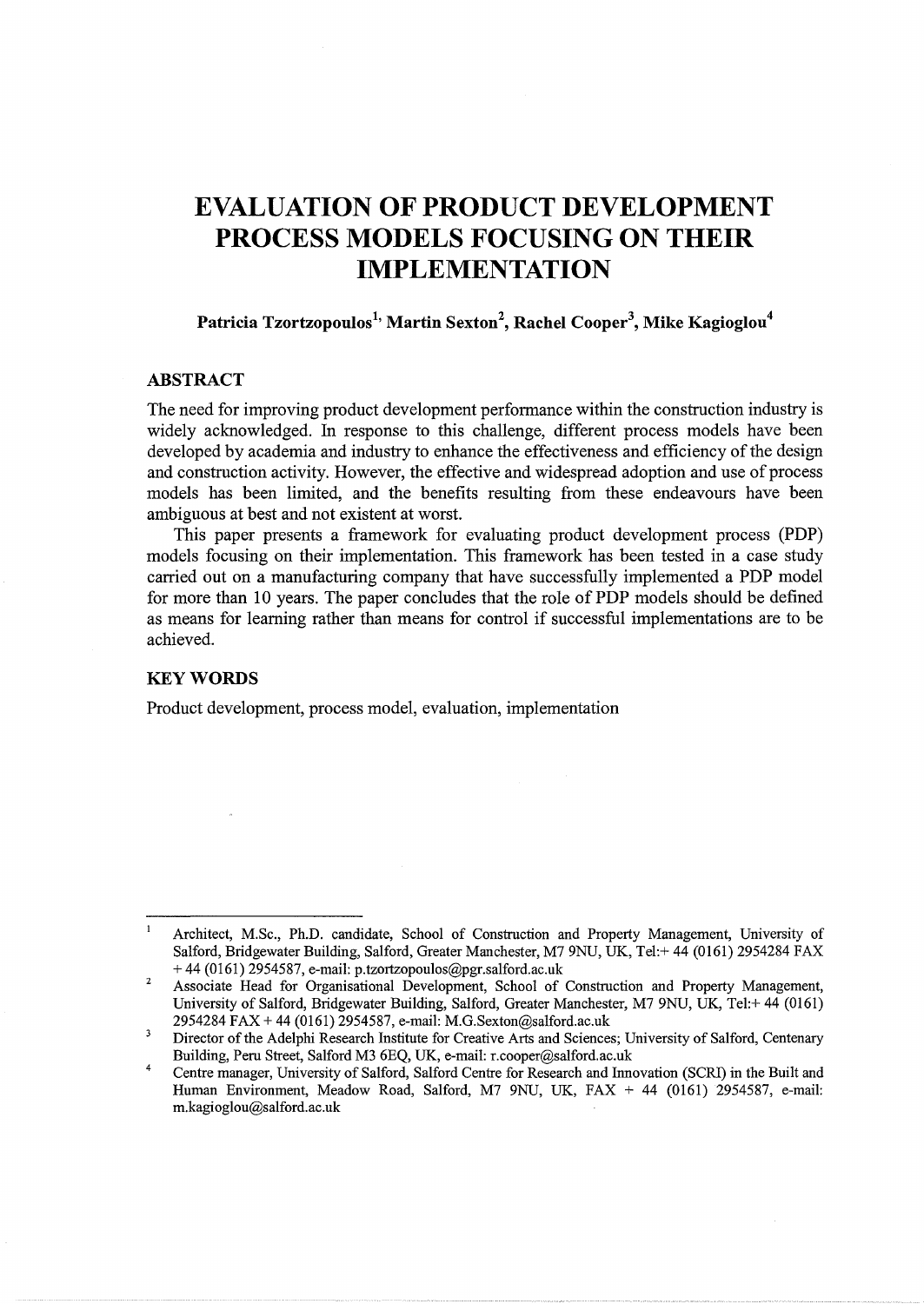## **1. INTRODUCTION**

The UK construction industry has been challenged to be able to deliver projects that are predictable on cost, time and quality, through an understanding of customer requirements (Egan, 1998; DTI, 2002). A key part of this broad agenda relates to the need for improving the performance of the design and construction process. Numerous government and institutional reports, for example, DTI (2002), and Fairclough (2002) have examined design and construction process management, and constantly concluded there is a need for innovation and change in process management practices.

One improvement strategy that has been proposed is the development and implementation of generic process models, which would allow for a consistent and integrated design and construction process (Kagioglou et al., 1998). Even though relationships are complex and dynamic in a project environment, the underlying generic processes remains broadly consistent (Mill and Ion, 1994; Kagioglou, et al., 1998). As a consequence, process mapping is becoming accepted as a means for improvement.

However, the effective adoption and use of process models in practice is slow, and there have been ambiguous signs of improvement resulting from these solutions (Austin et al., 2000). Hammer and Champy (2001), for instance, identified that implementation of new or redesigned processes fail in 50-70% of Business Process Reengineering (BPR) initiatives. Several reasons have been pointed out for this high failure rates. Cao et al. (2001), for example, argue that human issues often receive insufficient attention. Lawson et al. (2003) state that model failures occur due to lack of motivation, with many process maps left unused on the shelf regardless of the time, knowledge and effort invested in developing them. Therefore, the contribution of process modelling to improve product development management in practice remains relatively unexplored.

This paper proposes a framework to evaluate PDP models regarding their implementation. This framework was fundamentally designed based on a literature review, and was tested in a case study carried out on a manufacturing company in which a PDP model was successfully implemented for more than 10 years. As a result from the study, the role of PDP models within the construction industry is questioned.

#### **2. SCOPE OF THE STUDY**

The implementation of PDP models can be viewed from different perspectives. This study considered three complimentary perspectives on process implementation (i.e. process management, change management and knowledge transfer), which have been structured around a generic framework shown in Figure 1. The model aims to provide a holistic and systemic perspective on implementation.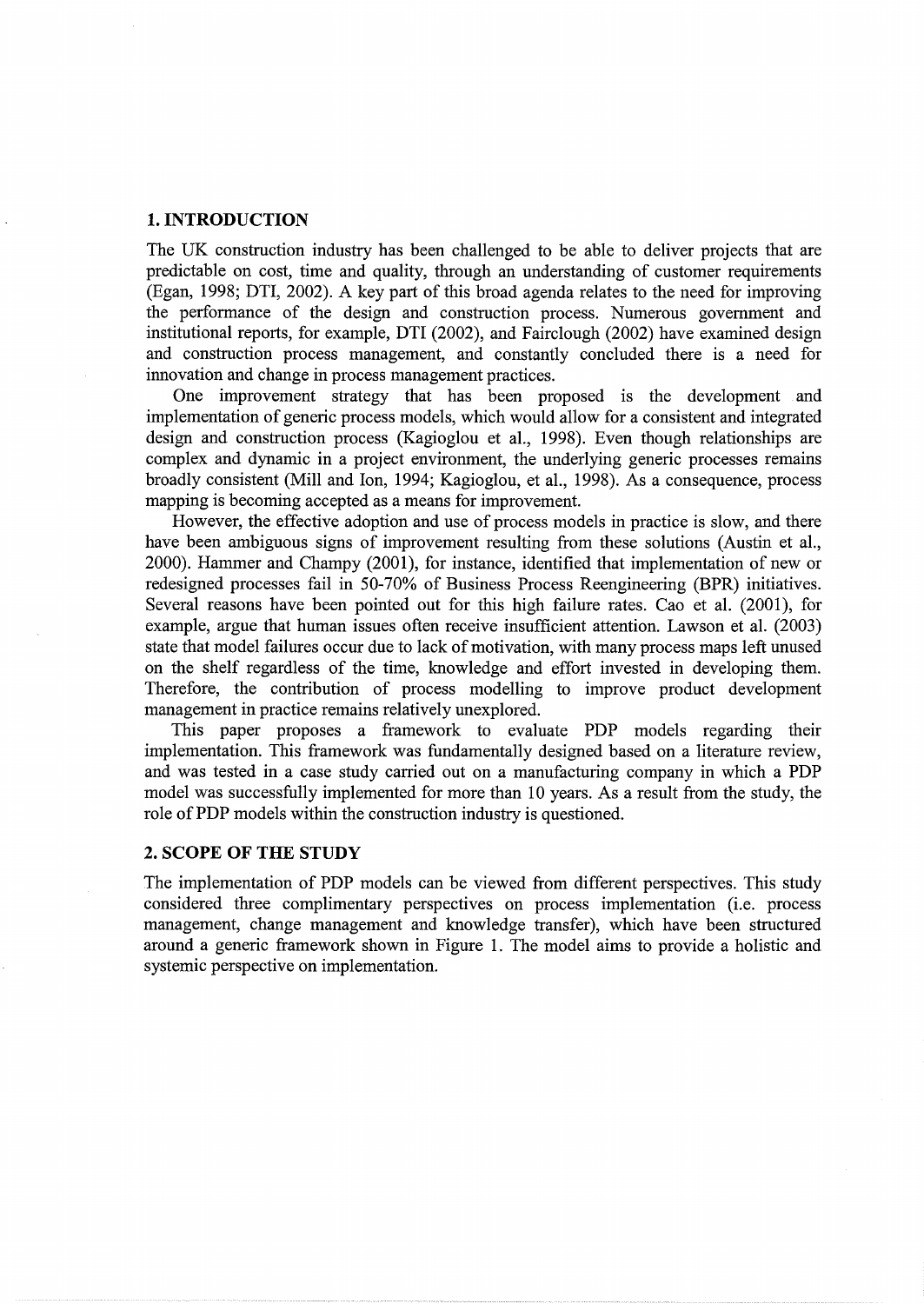

Figure 1: Framework to evaluate product development process models

Based on this framework, successful implementation outcomes (i.e. the effective adoption and sustained use of a process model within a firm) should be achieved through suitable implementation triggers (related to the improvement need), and will be determined by a appropriate implementation process (i.e. the steps used, and the way the model content is transferred to its users) as well as by the usefulness of the process model content itself.

### **2.1.** IMPLEMENTATION TRIGGERS AND OUTCOMES

Implementation triggers relate to the reasons why a company decides to invest time and effort to design and implement process models. The outcomes are the benefits that will accrue from the initiative. The main triggers for designing and implementing PDP models should be the potential to achieve some of the benefits that have been claimed by the use of models. Such espoused benefits may relate with the **client,** i.e. potential improvements to the product; the **process,** focusing on the way it is developed; and benefits for the **organisation**  as a whole.

The most important espoused organisational benefit pointed out in the literature is the possibility of achieving consistency and integration and more predictable outcomes through the replication of the managerial practices embedded in the process to all company projects (Ulrich and Eppinger, 2000; Kagioglou et al., 1998; Winch, 2002; Cooper, 2001). Furthermore, a process model can act as a support for training, since it describes the company's 'way' of working (Gray and Hughes, 2001; Cooper, 2001).

A process model specifies the phases a project should go through and checkpoints along the way (Wheelwright and Clark, 1992; Cooper, 2001). Following the process model is one way of assuring the product quality (Ulrich and Eppinger, 2000), and reducing cycle times and costs (Cooper, 2001; Kagioglou et al, 1998; Reinertsen, 1997). Further, the roles of stakeholders can be clearly defined (Gray and Hughes, 2001), as well as when their contributions will be needed and with whom they will need to exchange information (Ulrich and Eppinger, 2000).

For clients, the benefits relate to the possibility of achieving better value for money through a product free of defects, which fits its purpose, and it is delivered on time (Reinertsen, 1997; Kagioglou et al., 1998; Ulrich and Eppinger, 2000).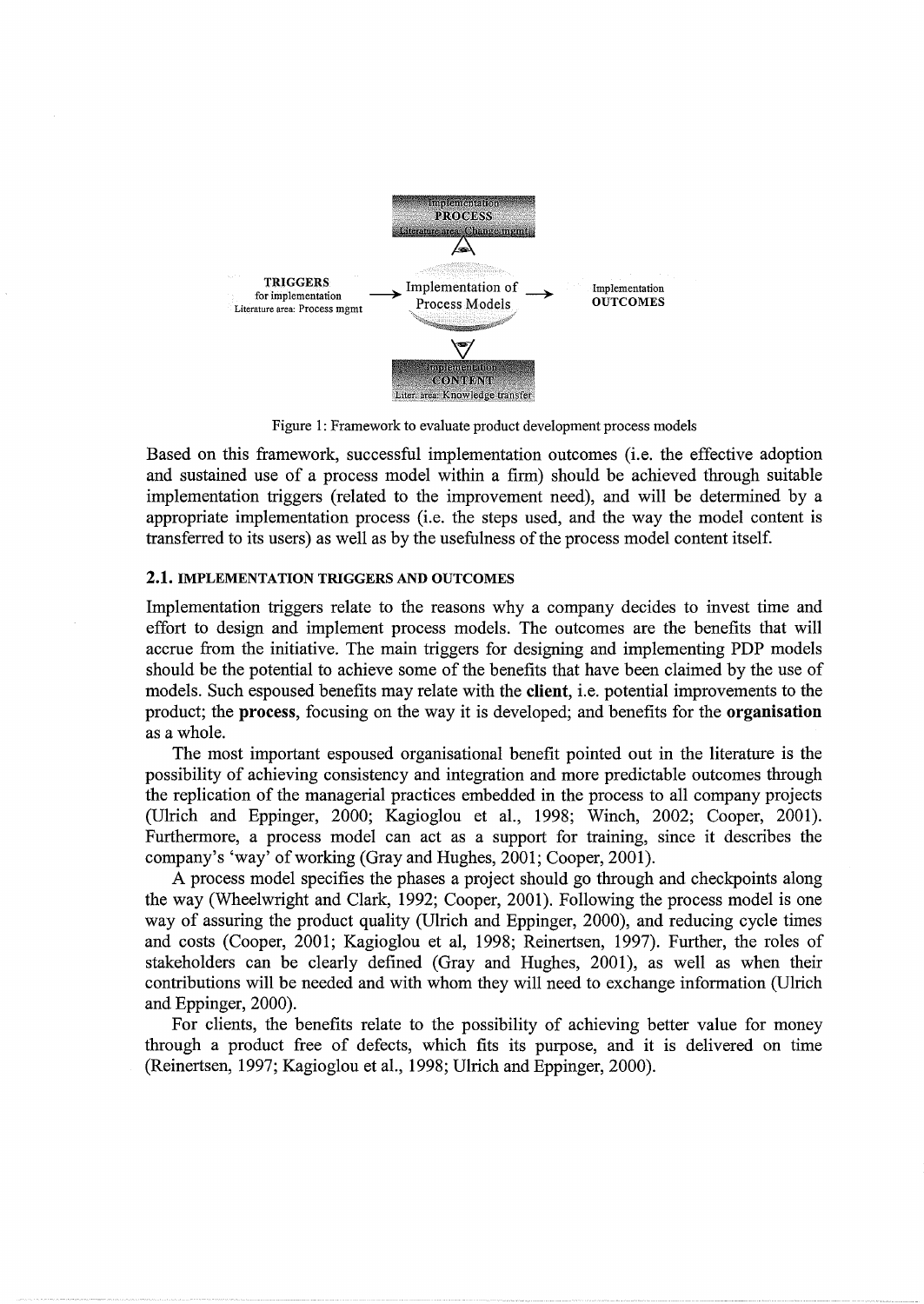Maylor (1997) describes that empirical studies in product development normally describe benefits, but they do so regardless of complementary activities that might be taking place within the firms. Consequently, it is difficult to determine if the benefits claimed are directly from the use of a process model or if these are by-products of the use of various techniques. Furthermore, although the organisational context is extremely important in determining the relevance of a process model (Pettigrew, 1987; Bresnen and Marshall, 2001), this issue seem to have been abstracted away from most studies on process modelling.

#### 2.2. IMPLEMENTATION PROCESS

The 'implementation process' refers to the steps that a firm should go through in order to fully implement a process model. The literature on the PDP presents generic guidelines on the implementation process. In addition, literature on organisational change presents models to support change programmes, which have been applied to process models implementation.

The PDP literature provides information on implementation by presenting 'processes' to implement processes. Cooper (2001) presents a model with three stages: (I) defining the process requirements; (2) designing the process; and (3) implementing the process through training, internal marketing, and having a process 'owner'. Smith and Reinerstein ( 1995) present a similar model. Implementation has thus been described through prescriptive steps that should be executed. It can be argued that if there is a need for a process model to implement a process model, maybe there would be a need for a further process prescribing advice on the process to implement a process model, which could lead to a never-ending cycle!

Guidance on implementation is also provided through several conceptual models and methodologies found in the BPR literature. Even though such methodologies have been developed with different focuses, some common themes can be identified. First, such methodologies are one-off type models, i.e. they have a defined start and end. Therefore, they concentrate on creating change rather than managing change as a continuous event (Cooper, 1994; Stickland, 1998). Second, they provide prescriptive sequential steps through which a company should go in order to implement changes (Vakola et al., 2000).

Lindsay et al. (2003) states that BPR represent a 'repackaging' of traditional techniques derived from scientific management, which are very mechanistic in nature. Those e authors also point out that even though attempts have been made to soften such techniques the models still represent positivistic approaches that should be used to shape and structure human activities. In this way, the literature fails to address the complexity and the non-linear nature of much of the work carried out in organisations. It also assumes that humans are rational decision makers co-operating together to achieve agreed and clearly defined goals, and are concerned with past practice and promoting standardised best practice (Lindsay et al. 2003). As demonstrated by Pettigrew and Whipp (1991), companies are composed by individuals and groups who usually have differing values, needs and goals, which sometimes leads to conflicts, and these factors are generally not considered within the BPR literature.

Therefore, implementation needs to be understood as an organisational change process, which involves change at individual, group and organisational levels (Makin et al., 1996; Stickland, 1998). Individuals need to be capable and motivated to change their behaviour in some way to allow the adoption of a process model (Burnes, 2000).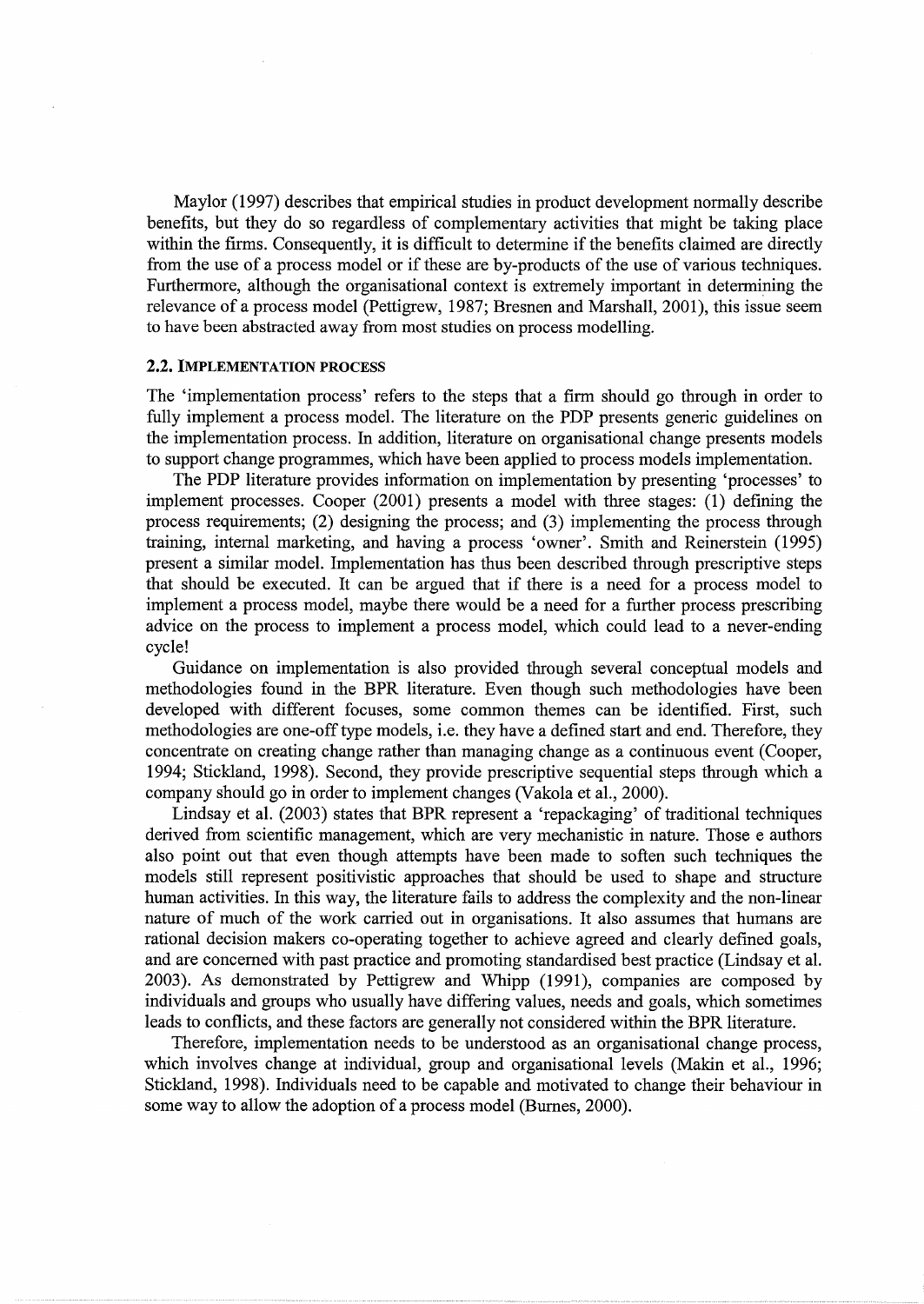#### 2.3. IMPLEMENTATION CONTENT

'Implementation content' refers to the transfer of the knowledge embedded in a process model from the model developers to its users, thus providing an additional perspective on the implementation process. Knowledge (or technology) transfer literature provides insights that can support the better understanding of process models implementation.

Implementation involves the transfer of the knowledge embedded in the generic model to its users. To 'move' technology (i.e. a process model) within an organisation involves two main actions: transmission (i.e. sending or presenting knowledge to a potential user) and absorption (understanding and interpretation) by the user (Davenport and Prusak, 1998). In this way, users will be able to apply the knowledge to manage the project in hand. As a result, model users will be able to identify potential benefits (as well as problems) from the process model's use at organisational, project and individual levels. They also need to believe that the model can effectively help managing the PDP, i.e. there should be a low degree of conjecture on the utility of the model by users (Szulansky, 1999).

Furthermore, the re-utilization of the routines expressed in a process model through the different company's projects can be analysed as a replication issue (Nelson and Winter, 1982; Winter and Szulansky, 2000). This is important because the aim of process model's implementation is the use of the model not only in one project, but in all different projects developed by the company to allow for consistency. Therefore, the classification of problems related to the replication of organisational routines and to the opportunity to transfer (Szulanski, 1999) could be used also to understand problems that might occur during implementation efforts.

#### 2.4. DISCUSSION

Product development literature suggests a set of valuable insights on the benefits and possible outcomes from applying process models in practice. However the focus is usually on the process model design, and implementation issues are inadequately described.

The implementation of a process model occurs through a set of steps or activities that need to be defined at the organisational level and conducted at its operational level. Much of the literature present prescriptive models, which generally approach change as a one-off activity, and do not consider that change should be managed as a continuous event within organisations. Empirical results have suggested that the use of such frameworks has led to outcomes that do not seem to be successful. Therefore, the need to appropriately link implementation to the organisational context and to soft people issues (such as consensus, collaboration and motivation) has not been properly addressed.

The importance of explicitly accessing the usefulness of the model content in the organisation and project levels has also not been sufficiently emphasised in the literature. It appears that it has been assumed that any change or innovation proposed in such models would be beneficial, regardless of the type of organisation and project to which it is being applied. As a consequence, the literature does not explicitly describe means to assess such usefulness. This gap is addressed in this paper by the development of the framework to evaluate process models regarding their implementation.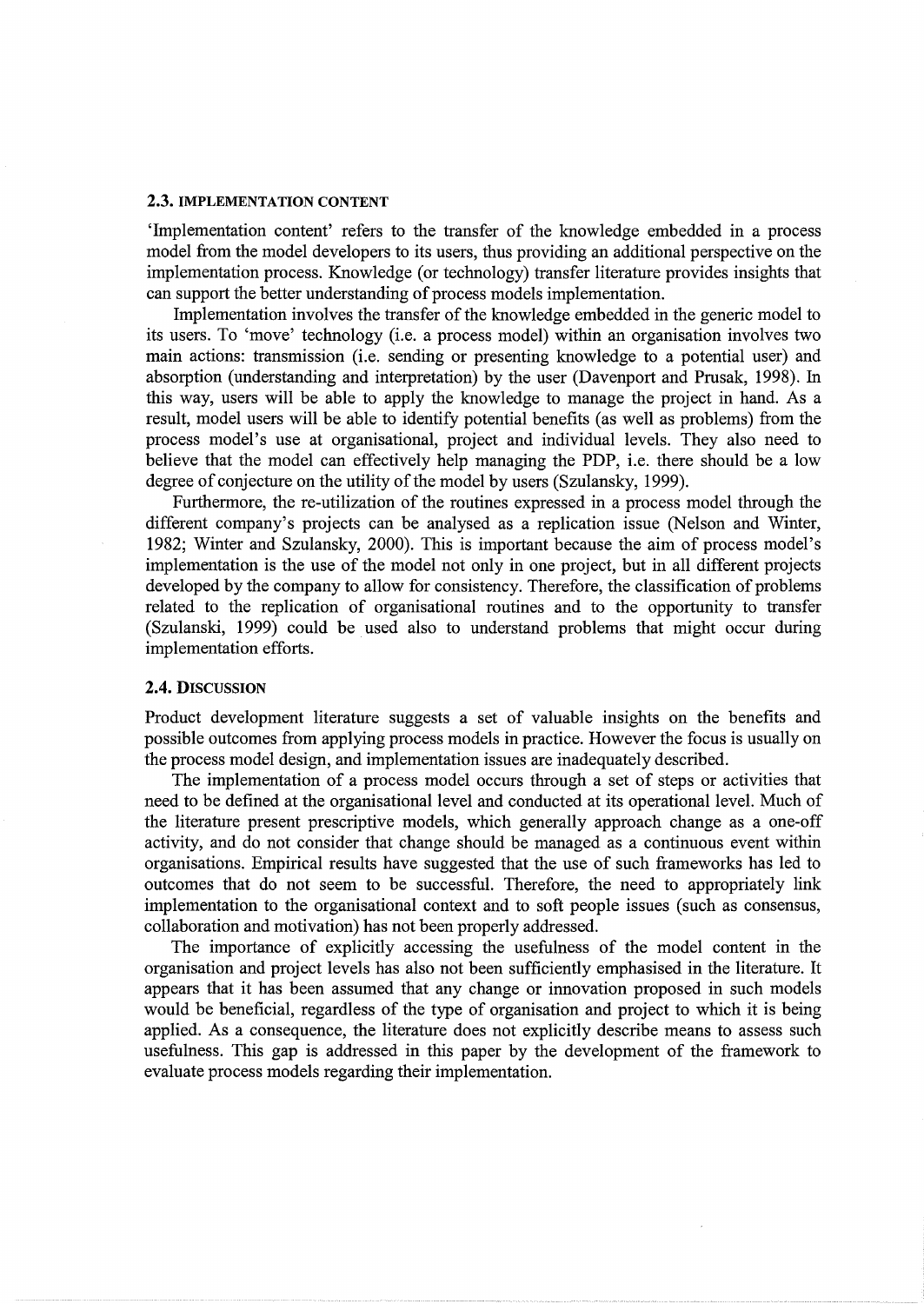#### **3. RESEARCH METHOD**

The epistemological option for this study is based on the interpretative school of thought. The research uses Qualitative approaches are used to inductively and holistically understand human experience in context specific settings. As pointed out by Silverman (1998:3), a "particular strength of qualitative research ... is its ability to focus on actual practice in situ, looking at how organisations are routinely enacted". Thus, the implementation process was analysed with an emphasis on the meanings, facts and words in order to reach a broader understanding of the phenomena.

Within this context, a case study approach with exploratory and explanatory characteristics was used for the purpose of learning about the process models being developed within companies and understanding implementation in its context. Six case studies were developed, one in a manufacturing company and five within construction companies. This paper describes the main findings from one case study, conducted in a manufacturing company. This was the only case in which the PDP model implementation was successful.

The company involved in the case study is a telecommunications company that develops broadband switching, access products and optical networks. It was selected due to the fact that it has a well-established high-level PDP that had been used to manage their new product development for more than ten years.

Data was collected through (a) semi-structured interviews; (b) participation of one of the researchers in workshops in which the implementation process was discussed; and (c) document analysis. The interviews were verbatim transcribed, generating a detailed report on the process model design, its evolution along years, strategies adopted for implementation, and factors that were perceived to have affected implementation.

The data analysis was developed with the aid of both content analysis (using QSR NVivo software) and cognitive mapping (using the Decision Explorer software). According to Krippendorff (1980:21) 'content analysis is a research technique for making replicable and valid inferences from data to their context', and its purpose is to provide knowledge and new insights through a representation of facts. The recording unit used for coding was based on phrases, and the codes reflected concepts that were then used to construct mental models through cognitive mapping. The theme for each model derived from the literature, describing business objectives through which a process model can be evaluated.

A cognitive map is a description of an individual' or several individuals' mental models, being composed by ideas and links between these ideas (Rodhain, 1999). The links between ideas are causal links, being understood as: (a) A is the explanation of B; (b) B is the consequence of A; or (c) A is the means and B is the goal. Cognitive maps were used in this research to test the process models evaluation framework derived from the literature. They also helped to generate new theoretical insight with regards to the role of process models within firms. The framework for evaluating process models developed from the literature is presented in the next section.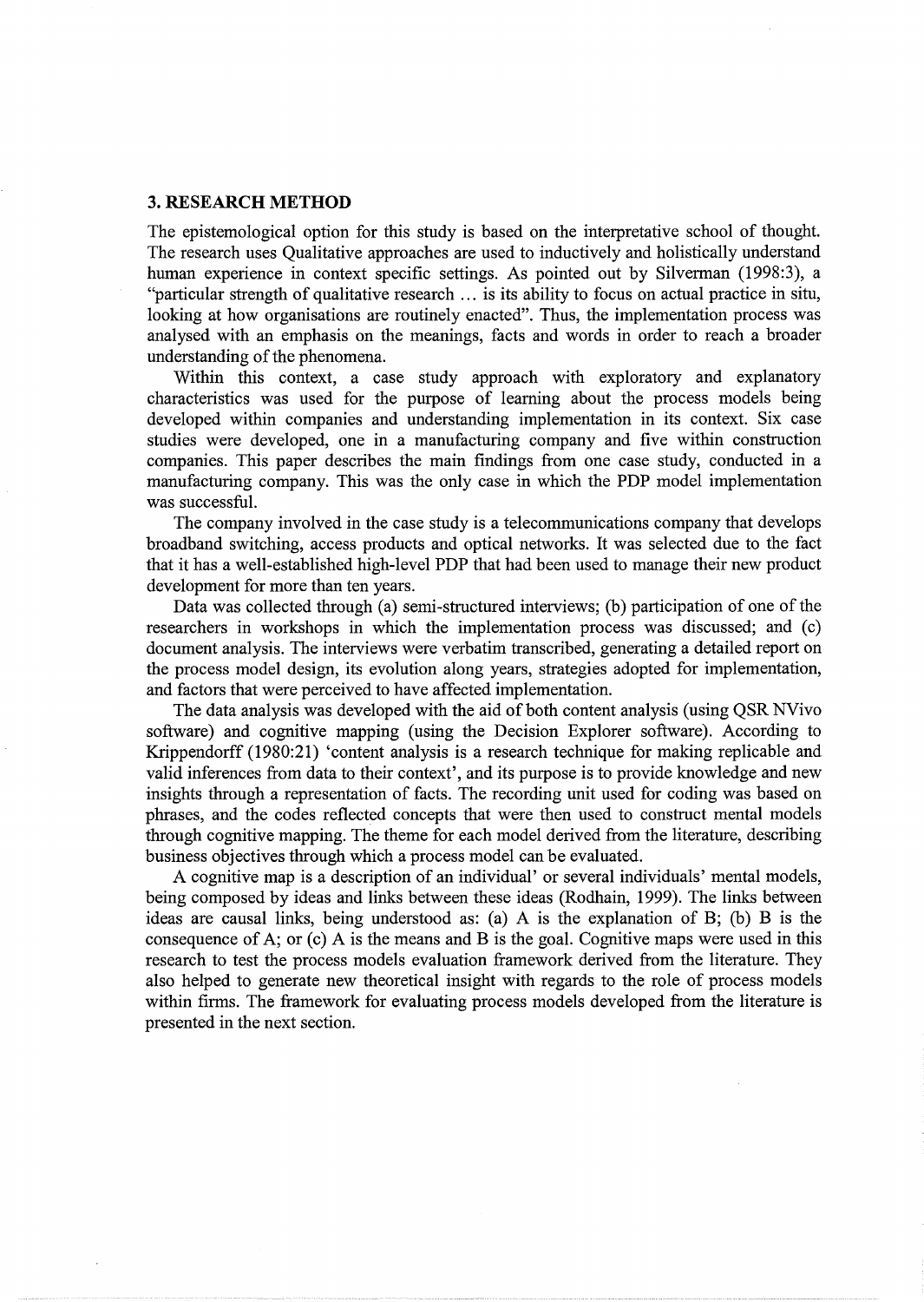#### 3.1. FRAMEWORK TO EVALUATE PROCESS MODELS WITH A VIEW TO ITS IMPLEMENTATION

The PDP literature presents concepts that can be used to evaluate process models. Nonetheless, those concepts are described in a scattered manner. To address this gap, a framework has been proposed aiming to support the evaluation of a PDP model content regarding its implementation. The framework was organised in three hierarchical levels: (a) the high-level evaluation criteria; (b) headline criteria, describing concepts that are part of overall criteria; and (c) attributes that describe each headline criteria. The framework is presented in Figure 2.

Two high-level evaluation criteria were determined, i.e. *applicability* and *usefulness* of the model. The applicability of a model in the business context (Smith and Morrow, 1999) is concerned with its capability to be used to support PDP management. Model usefulness (or importance) addresses the model pertinence in terms of what it adds to the business.

The concept of model applicability is described through three headline criteria, i.e. the model *flexibility* (Cooper, 2001), its *easiness to use* (Kagioglou et al., 1998; Bresnen and Marshall, 2001), and model *credibility* (Smith and Morrow, 1999). Process model flexibility is necessary to allow the model application and replication through the company's projects. Kagioglou et al. (1998) regard flexibility in terms of the process phases, as the number and content of such phases should be adaptable to the project in hand. Flexibility is also considered in terms of the functional roles, the deliverables, and the distribution of workloads between professionals in accordance with the specific project needs (Cooper, 2001).

A process model needs to be easy to use so that it can be applicable to support PDP management. Easiness of use can be assessed in terms of the simplicity and clarity in the presentation and structure of the process model, as well as through the simplicity and clarity of its knowledge content. Smith and Morrow (1999) point out that the simpler the model is, subject to reproducing the behaviour observed in the world to a necessary level of precision, the better it is. Kagioglou et al. (1998) supports this idea, stating that process models need to be transparent, defined simply, and it should be related to a straightforward icon to which people could attach their interpretations of it.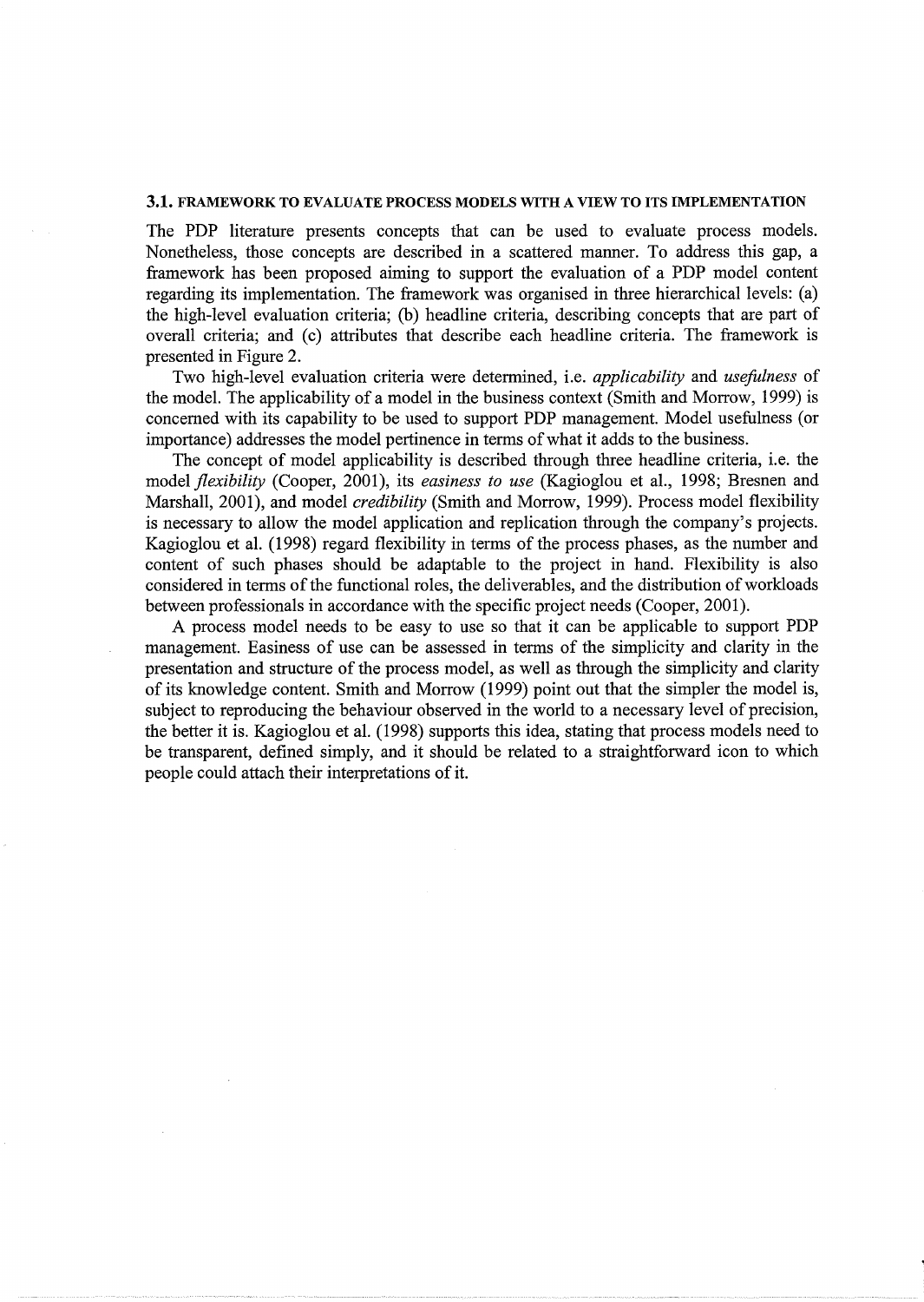

Figure 2: Framework to evaluate product development process models

The knowledge content of a model should be clearly defined, and have an obvious internal coherence, otherwise the model could be perceived as a bundle of loosely related practices (Bresnen and Marshall, 2001). In this way, the model should present proper codification in a commonly held set of principles and practices. It can be assumed that when a process model lacks a clear definition of its objectives and of the improvement principles included, it will be difficult to be used.

The final issue with regards to process models applicability refers to the model credibility, or user acceptability of the model. The model credibility refers to the degree of conjecture on the utility of the process model (Szulanski, 1999; Dixson, 2000). If a process model is not perceived as credible, it will probably not be used to guide decision making within a project environment. Credibility therefore is important for both the model applicability and its usefulness.

A process model usefulness can be assessed through two other headline criteria i.e. the model *validity* and *measurability.* The validity of a process model can be addressed by analysing if it adequately captures the actual state of the process, as well as analysing if it adequately describes the changes to be introduced in the process. Smith and Morrow (1999) further propose that a model's validity can be assessed through the application of the model to guide decision making in the real world in pilot implementations, which also support the model credibility.

Measurability concerns the existence of performance measures as part of the process model. A difficult implementation problem relates to the difficulties in producing clear evidence of performance effects (Bresnen and Marshall, 2001), as it is hard to compare projects with one-off characteristics. In any case, it is important to try and measure at least partial aspects of the process model application, in order to provide some evidence of the improvements achieved.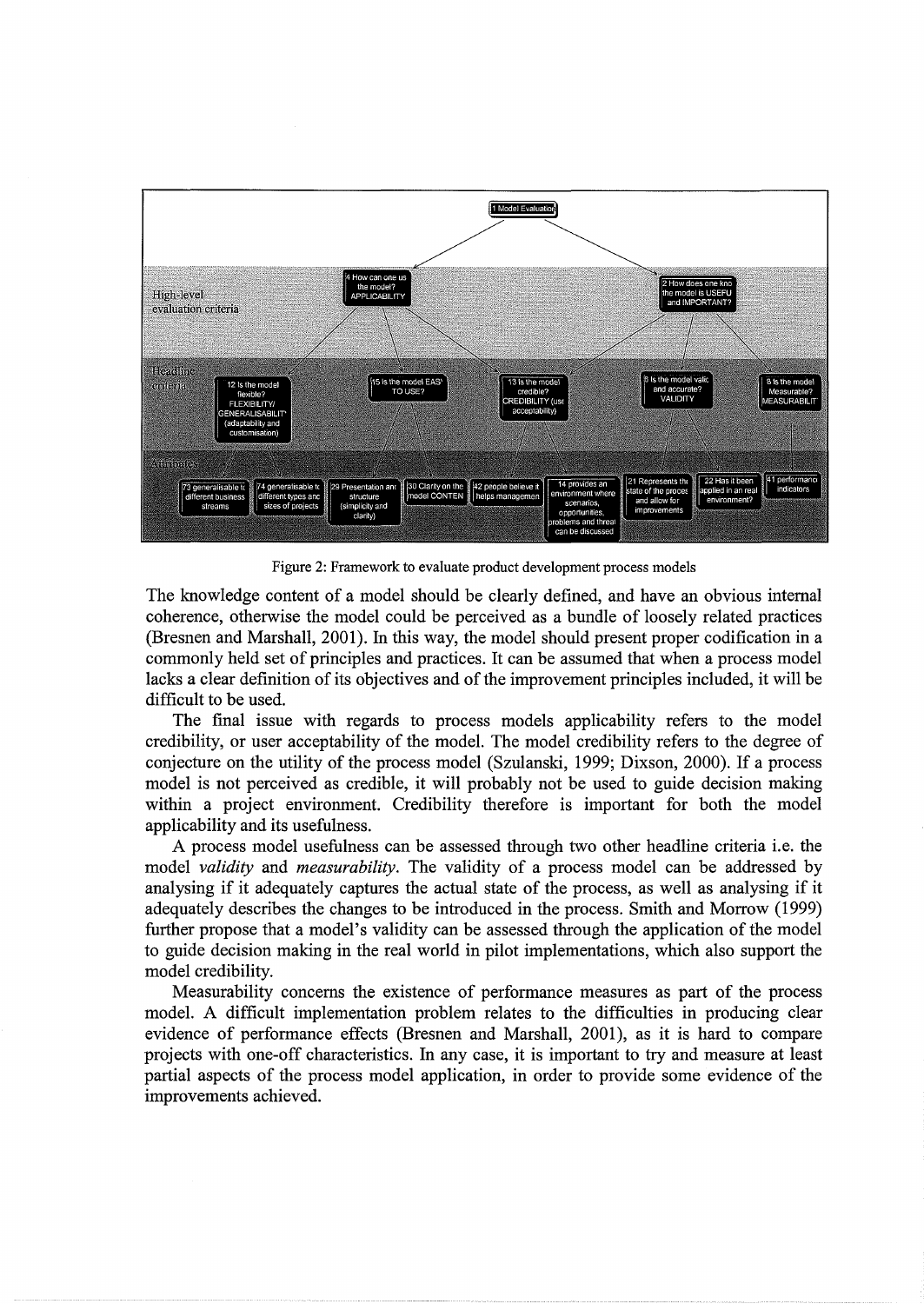## 5. CASE STUDY RESULTS

A 'story'<sup>5</sup> related to the implementation of process models within the company involved in the case study is presented bellow. Implementation triggers and history are briefly presented, followed by the evaluation of the process model regarding its implementation.

## 5.1 IMPLEMENTATION TRIGGERS: WHY A **PDP** MODEL IMPLEMENTATION WAS NEEDED?

In the case study company, product development is very complex. There is great variability between projects as different products with varied levels of complexity are developed. Linking product development, marketing and physical production is important and challenging, as it involves people from different parts of the company, i.e. engineering, technology, design for manufacturing, product installation, training, services and long-term support. The company also faces high risks in introducing new products to the market. The business case for each product needs to be updated constantly, as competitors could introduce similar products at lower costs at any time.

The company has decided to invest in process models to reduce the occurrence and the effects of such problems. The main objectives for designing and implementing process models were:

- To define a 'best practice' process that embodies the discipline and business planning to help the company achieve success in all projects;
- To support the definition of the size, scope and timing of each project; This should enable the company to meet costs, time and reduce risks;
- To provide stakeholders with a whole project view, enabling a similar understanding of project priorities and client requirements;
- To define, implement and continually improve phase reviews;

Hence, the main triggers of designing and implementing processes was to allow the company to establish one generic process that could be used to guide decision making in project execution, allowing for consistency in all projects and between all stakeholders involved. The expected benefits from implementation were achieving increased predictability on projects outcomes, especially in terms of avoiding project failures and the development of projects that do not fit market needs. A further benefit related to enabling better planning for NPD projects, which would allow for better communications and timely information exchanges, as well as for more predictable timing for the release of project deliverables. It is then clear that, initially, the main role of the process model within the firm was to provide the means for product development planning and control, which is in accordance with what is advocated as benefits from processes in the literature.

## 5.2. IMPLEMENTATION HISTORY

The company has designed three different models over more than ten years. The first process model designed described five key processes, i.e. strategy, planning, product development,

<sup>&</sup>lt;sup>5</sup> For the concept of story telling in case study research see Eisenhardt, 1991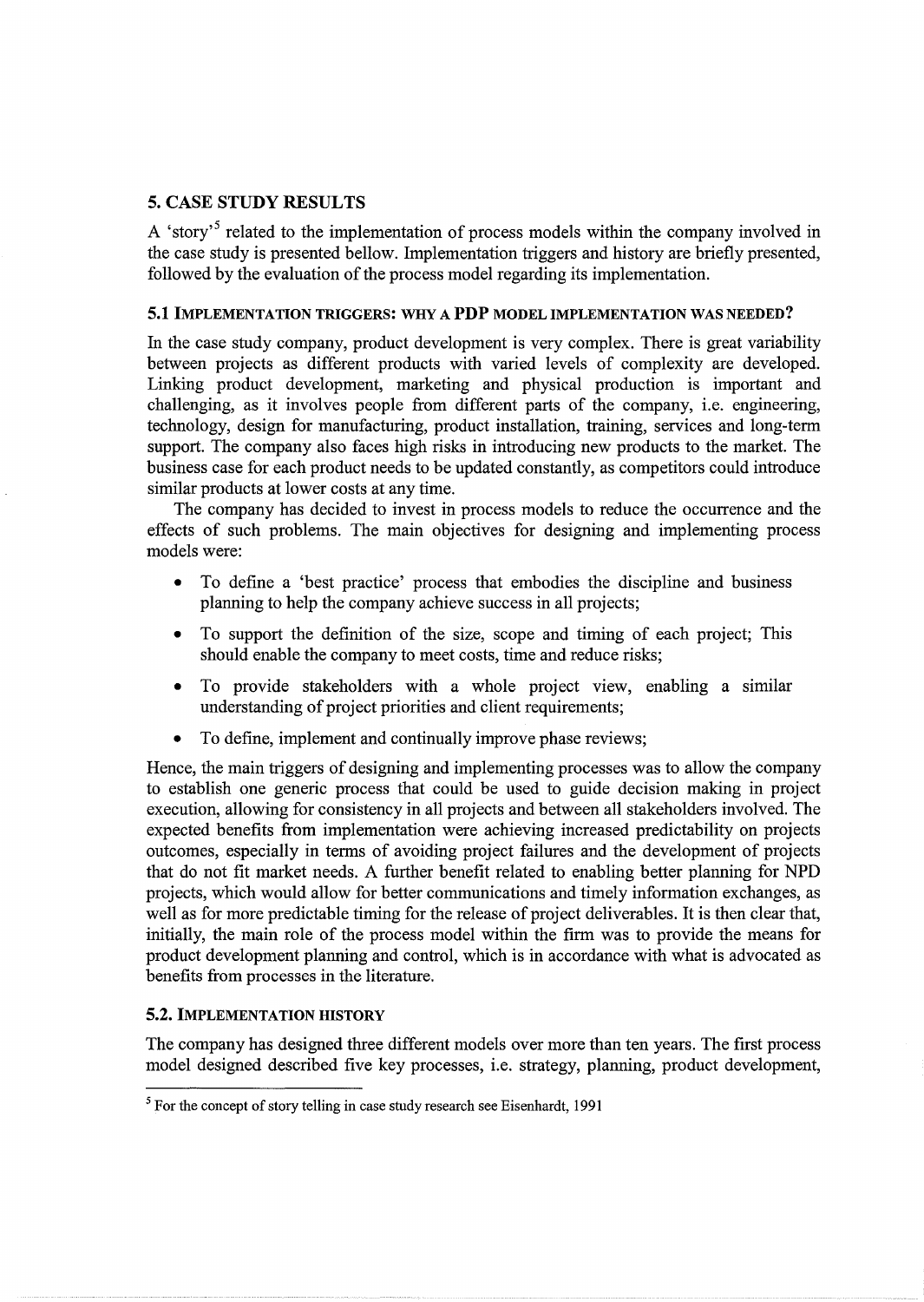costumer requirements fulfilment and installation and commissioning. During the design of this model the company appreciated the need for hierarchy and different levels of abstraction in a process model.

Due to the need for inputting support information to process activities, the company decided to develop a more detailed model. The IDEFO modelling technique was then used, and the final model presented more than 100 pages of activity descriptions, being considered too complex by the company members. The shortcomings of this approach were soon realised, as the model did not allow for any interpretation or adaptation and therefore could not be applied throughout the company.

As a consequence, the model was redesigned, resulting in a high-level, generic model presenting key improvement principles. This model describes product development as a business-driven process that encourages a holistic approach to project management by viewing the project through a complete set of phases, with gates attached to each phase.

When the PDP model was initially designed in the company, there was a belief that it should be high-level and abstract enough to be describing all product development processes for all the different business units at all geographical locations. Nonetheless, as the model is generic, it does not provide specific information on how to execute activities at operational levels. This generated a need to design local variations of the model within each of the different business units, which embedded the same key principles of the high-level model, but at the same time described the way that the different business areas apply the model.

In the beginning the model developers thought that this was not a good idea, as those local models would not be translatable throughout the company. Nonetheless, after some time it was observed that designing these local models was very much beneficial, as it allowed for an increased understanding of the generic model and of the principles behind it throughout the company, enabling successful implementation. Therefore, the importance of the role of the process model as a learning and thinking tool became explicit.

Nonetheless, a major change in the business was taking place during the time the interviews were executed, mainly due to downsizing of the telecommunications market and consequent financial problems faced by the company. To overcome such problems the company changed its strategic direction from selling products to selling *solutions* to the customer, i.e. developing and installing networks and enabling communication exchanges. As a consequence, a new process model was designed linking product development and the business processes related to delivering a solution to a client.

This brief description of the implementation history makes explicit the need for process model flexibility to adapt not only to different project contexts, but also to changes imposed to the company by the market. Furthermore, it is possible to observe that the design and implementation the model was not a one-off activity, but rather a process of continuous change and improvement within the company.

It also demonstrates that the process models were developed aiming to allow the company to control the product development process. As a planning and control tool, the model could not be successfully implemented, as resistance to change occurred. Therefore, the role of the process model shifted from a control perspective to a more flexible one, in which the model is approached as a framework that should allow people to learn, think about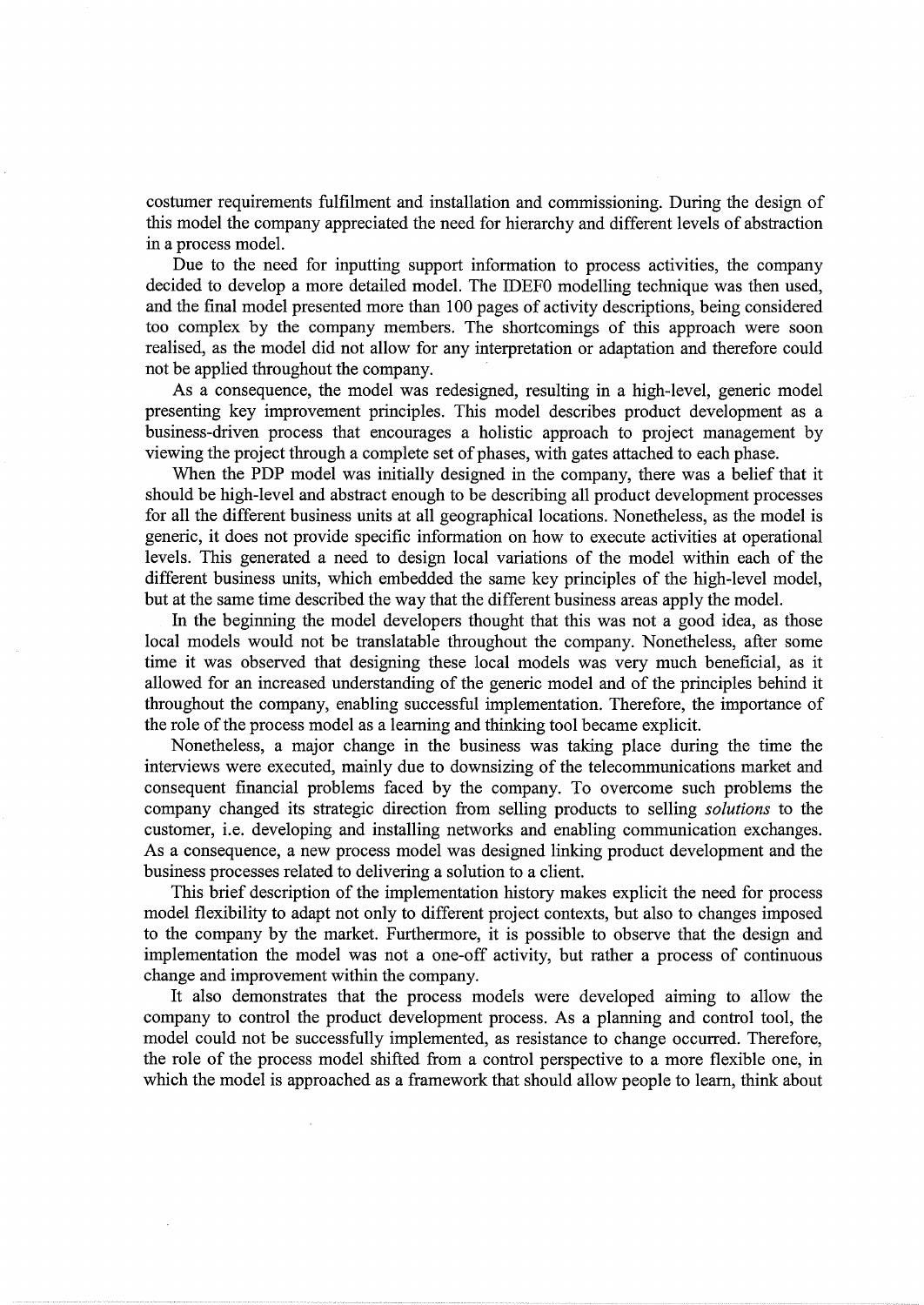the process and be creative in the way it is managed while considering key improvement principles.

## 5.3. EVALUATION OF THE PRODUCT DEVELOPMENT MODEL REGARDING ITS IMPLEMENTATION

Figure 3 presents the concepts identified in the interviews related to process model applicability. In the proposed framework drawn from the literature, three headline criteria were associated with applicability, i.e. *flexibility, easiness to use* and *credibility* of the model.



When you see '...' within a box describing a concept, please read 'rather than'; Map key: Ovals present concepts related to the model flexibility; boxes present concepts related to the model easiness to use; loose concepts relate to the process model credibility

Figure 3: Cognitive map describing concepts related to the process model applicability in the case study company;

Decision explorer allows the identification of the 'centrality' of an idea, which is used to identify strategic issues on a map, by identifying concepts with a greater number of links (Rodhain, 1999). The analysis of the centrality of each concept demonstrated that the following were the strategic issues with regards to applicability: (a) the process model should be flexible; (b) it should be approached as a framework, describing a vision; (c) it needs to be generic; and (d) it needs to be redefined frequently. This corroborates the literature findings in the need to evaluate a process model considering its flexibility, easiness to use in terms of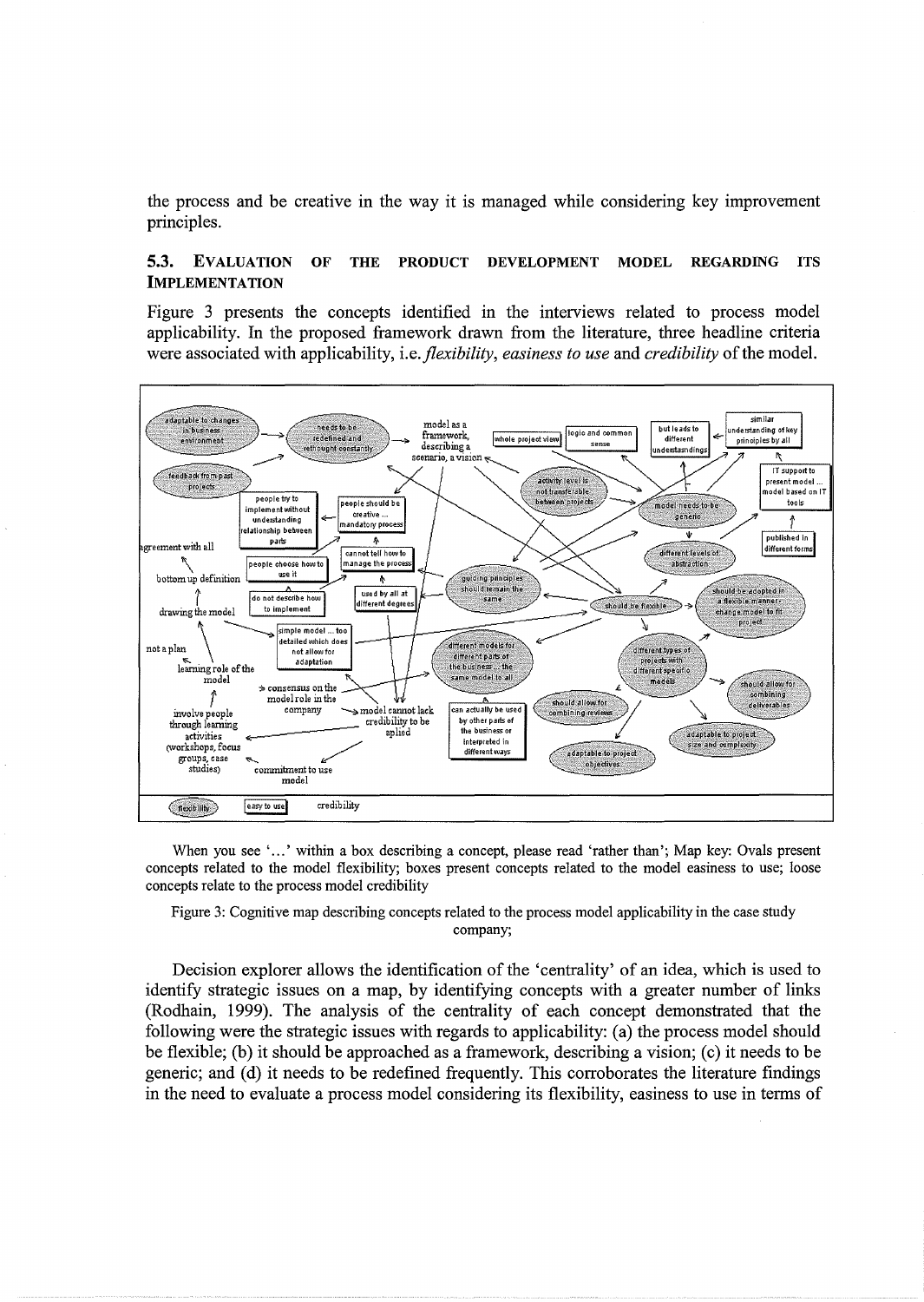the need for the model to be generic and simple, and credibility as the model should be describing a scenario, which needs to be consensual.

It was found that the model being mandatory throughout the company was an ineffective implementation strategy, as it generated resistance to change. This problem generated discussions in the company with regards to the role of the model, and the importance of involving .people through workshops and focus groups in order to achieve a similar understanding on its key principles and increase the model acceptability in the company.

The model easiness to use was addressed by the structure of the model, presented through a one-page high-level model describing process stages and stakeholders. This map is published in the company intranet, which presents support information behind the process stages and activities. In this way, IT is used to support the model presentation and dissemination.

In terms of the knowledge content, the central issues identified were with regards to the need for the model to be generic, presented as a framework describing a scenario. This was necessary for two reasons. First, having a generic model was the only way to address the need for flexibility necessary for its successful implementation. Second, as the model was high-level, it allowed managers to think over the process, be creative and innovative while considering the key process principles.

Figure 4 presents the cognitive map describing the process model usefulness in the case study company. In the proposed framework drawn from the literature, three headline criteria were associated with usefulness, i.e. *credibility* of the model, *validity* and *measurability.* 

The analysis of the centrality of each concept demonstrated that the following were the strategic issues with regards to a model usefulness: (a) the model should appropriately describe the process; (b) model should appropriately describe changes and improvements proposed; (c) model needs to be simple; and (d) the model needs to present a set of key principles and guiding lines rather than tell people how to manage a PDP project. This corroborates the literature findings in the need to evaluate a process model considering its validity by analysing if it appropriately describes the process and improvements through a set of key principles. It also supports the importance of credibility, e.g. need for simplicity, and the model not being prescriptive to allow acceptability.

For the model to be appropriately describing the process, it should be abstract, generic, and simple, presenting what was described in the interviews as 'logic and common sense'. Also, the model should be updated regularly so that it would remain appropriate over time. Finally, the model should be describing the process regardless of the IT that is used to support its development.

The need for simplicity in the process model demonstrates the importance of adopting flexible modelling methodologies. As stated previously, the use of a structured modelling methodology (IDEFO) was not appropriate as the resulting model was excessively complex to be adaptable to the different types of projects. It was not possible to successfully implement a process model describing in detail how the product development process should be managed. In contrast, implementation was successful in the case study company as the PDP model designed presented a set of key principles and guiding lines, which were generic, flexible and adaptable.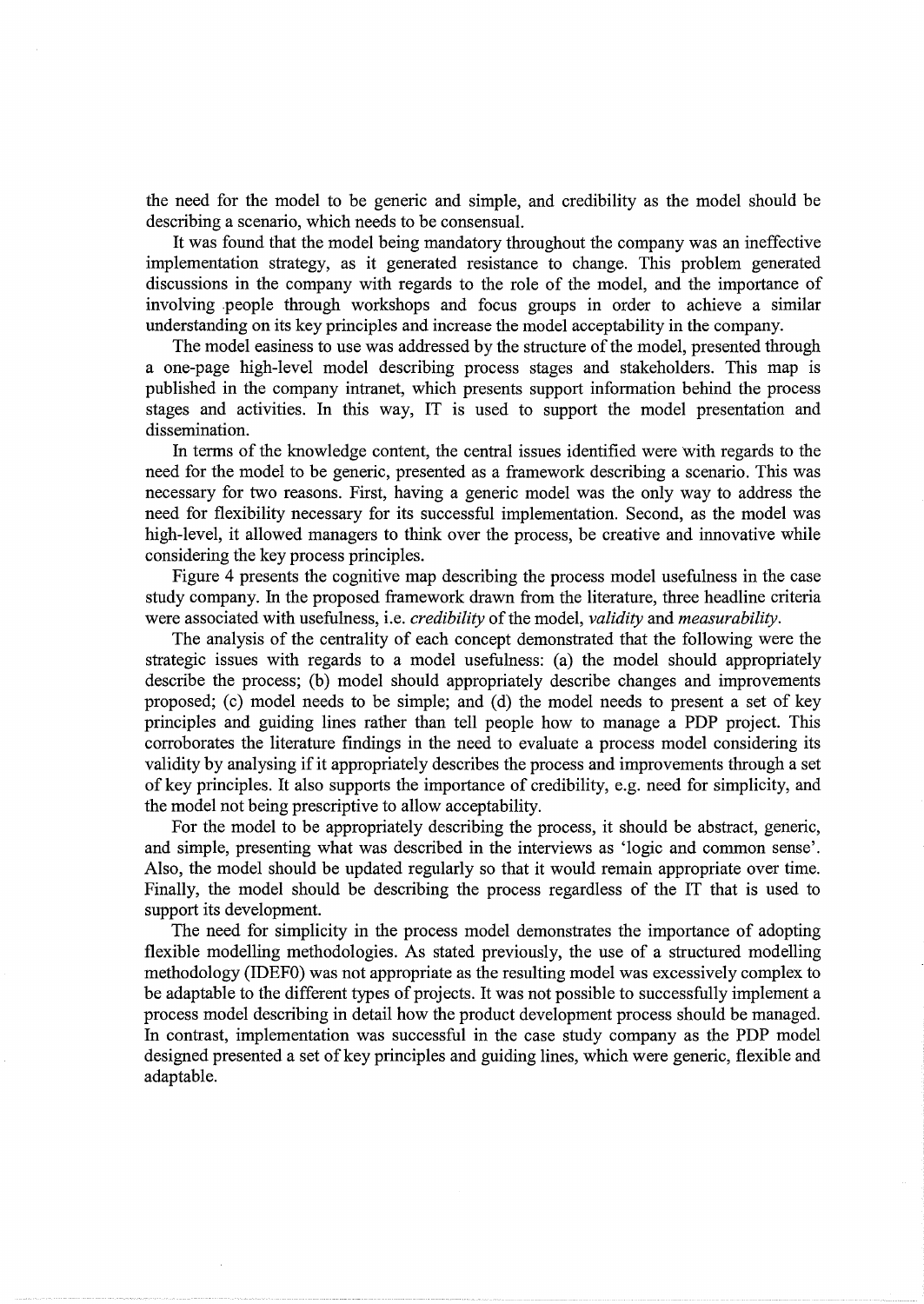The process model credibility was linked to its validity in terms of appropriately describing the process. In this way, for the process model to be credible, achieving user acceptability, it needed to be (a) scalable and transferable, and (b) based on what people do and agreed with its users, and so a bottom up approach to modelling was considered appropriate. This also allowed for the content of the model to be pulled from users, rather than imposed or pushed to them, which increased its acceptability.







Finally, the existence of performance measures was not considered as essential for the model usefulness in the company. The importance of using performance measures throughout the process was acknowledged, aiming to clearly demonstrate improvements resulting from the model use. Nonetheless, difficulties in keeping the measures relevant in an environment of constant market and process change lead the company to renounce the use of such measures as part of the process model implementation.

In summary, it is possible to state that the framework to evaluate PDP models is applicable in terms of describing the main issues that need to be considered to evaluate a process model with a view to its implementation. One shortcoming of the model, which represents a shortcoming in the literature, regards the consideration of the role the process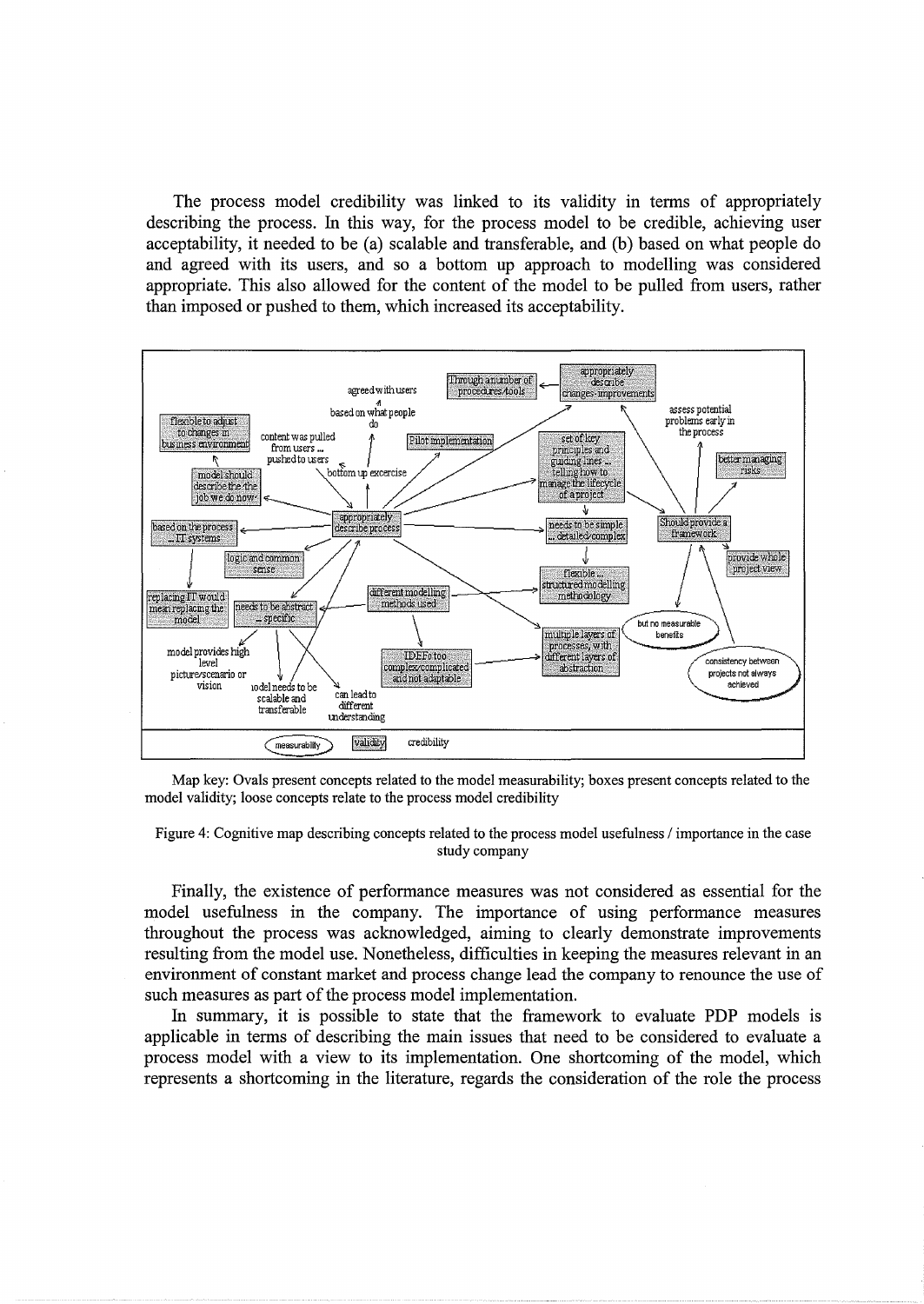model has within the company, which should be included as a business objective in the framework.

## **6. CONCLUSIONS**

The role of product development process models in the literature is generally approached from a 'control' perspective. In practice, on a successful implementation environment, this role has moved from this 'control' perspective to an approach more focused towards learning and commitment, as a result of the understanding of the importance of people being capable and committed to process innovation and improvement. This calls for a rethinking of the way through which process model design and implementation should be approached in real settings. Involvement of all users in the model design switches from being desirable to being compulsory, if learning is to be achieved. Also, the way 'use of the model' is understood should be considered not as a means to provide for planning the product development process, but as a framework through which suitable managerial practices can be adopted accordingly to the organisational and project environment.

The central role of people in management is often misconceived in product development process models through this 'control' approach. This has been evidenced by the low rates of implementation success achieved when prescriptive implementation steps were used to enable the use of processes focusing on enabling process control. This was also confirmed through the case study, as the implementation of the PDP model became more successful as the model started to be approached more as a framework to enable learning.

As the role of processes in a company environment changes, as a misalignment between the benefits from processes described in the literature and the benefits that are seek for and effectively achieved in reality emerges. Therefore, alternative approaches to implementation need to be thought with a view to the role that such processes can have in real implementation settings, i.e. the approach to how models are to be used needs to be rethought.

For an effective evaluation of a process model with a view to its implementation, issues on the model applicability, easiness to use, credibility and validity were identified as being important. The model credibility, or user acceptability, was found to be one of the most important issues to allow the successful implementation of process models. Also, the need for flexibility and learning through the model use was evidenced through the data analysis.

## **7. REFERENCES**

- Austin, S., Baldwin, A., Li, B. and Waskett, P. (2000) Analytical design planning technique (ADePT): a dependency structure matrix tool to schedule the building design process. Construction Management and Economics 18, 173-182.
- Bresnen, Mike, and Marshall, Nick (2001) Understanding the diffusion and application of new management ideas in construction. Engineering, Construction and Architectural Management 8, 5/6, pp.335-345.
- Burnes, B. (2000) Managing change: a strategic approach to organisational dynamics. Prentice Hall.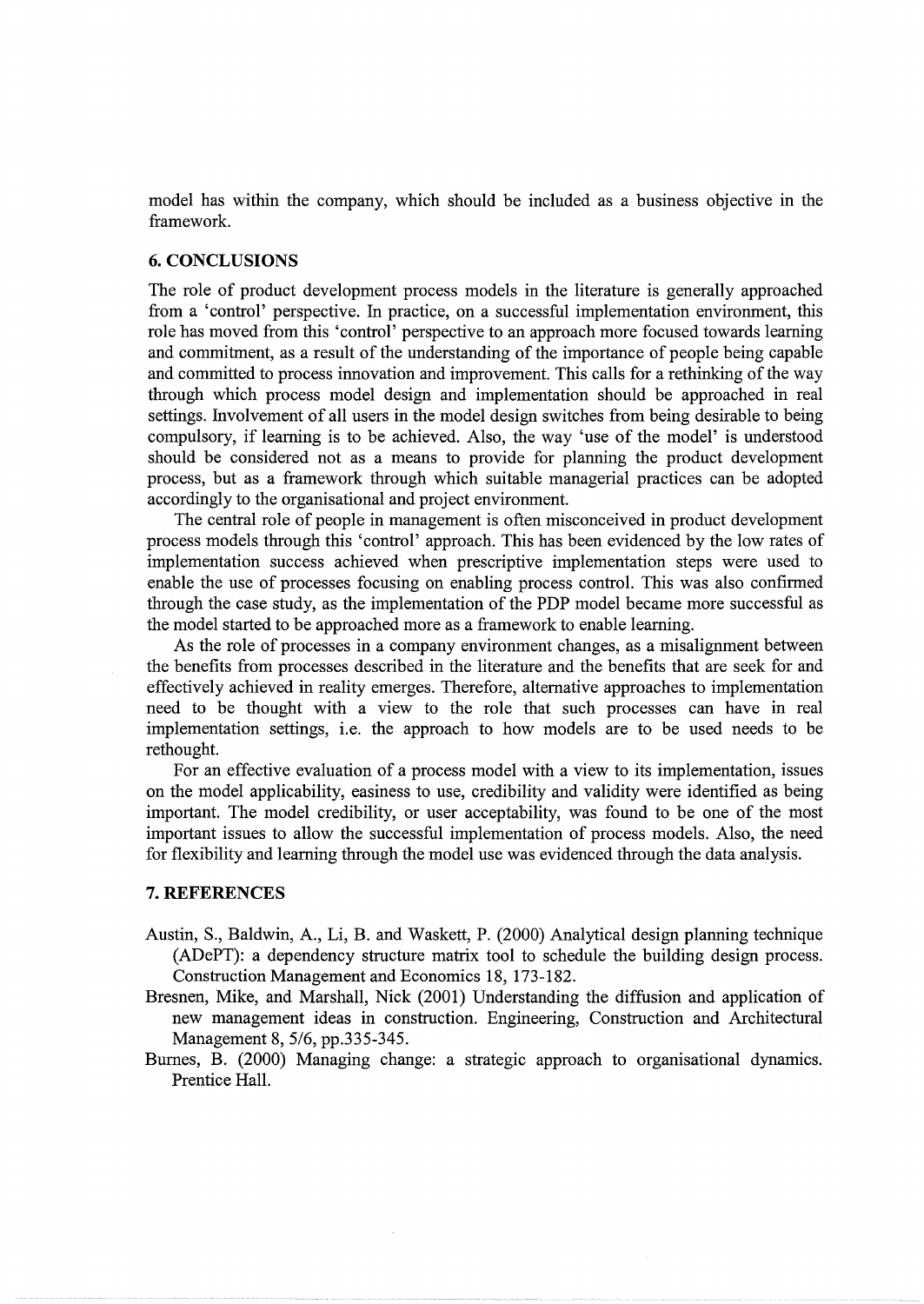- Cao, G., Clarke, S., Lehaney, B. (2001) A critique of BPR from a holistic perspective. Business Process Management Journal 7 (4), 332-339.
- Cooper, R G. (1994) Third-Generation New Product Processes. Journal of Product Innovation Management 11, 3-14.
- Cooper, R.G. (2001) Winning at New Products: Accelerating the process from idea to launch. Cambridge, Massachusetts: Perceus Publishing.
- Davenport, T.H., Prusak, L. (1998) Working knowledge: how organizations manage what they know. Boston, Massachusetts: Harvard Business School Press.
- Dixon, Nancy M (200) Common Knowledge: How Companies Thrive by Sharing What They Know. Harvard Business School Press; 1st edition, 188p.
- Dodhain, Florence (1999) Tacit to explicit: Transforming knowledge through cognitive mapping - an experiment. SIGCPR 99 pp.51-56.
- DTI (2002) Accelerating Change. Department of Trade and Industry, London.
- Eisenhardt, K. (1991) Better stories and better constructs: the case for rigour and comparative logic. Academy of Management Review 16.3: 620-620.
- Egan, J. (1998) Rethinking Construction. Department of the Environment, Transport and the Regions, London.
- Fairclough, J. (2002) Rethinking construction innovation and research: a review of government R&D policies and practices. Department of Trade and Industry, London.
- Grant, R.M. (1997) Contemporary strategic analysis: concepts, techniques, applications. Oxford, UK: Blackwell.
- Gray, C., Huges, W. (2001) Building Design Management. University of Reading, UK: Butterworth Heinemann.
- Hammer, M., Champy, J. (2001) Reengineering the corporation: a manifesto for business revolution. UK, Nicholas Brealey Publishing.
- Kagioglou, M., Cooper, R., Aouad, G., Sexton, M., Sheath, D (1998) A Generic Guide to the Design and Construction Process Protocol. UK: The University of Salford.
- Krippendorff, Klaus (1980) Content analysis : an introduction to its methodology. London, Sage publications
- Lawson, B., Bassanino, M., Phiri, M., Worthington, J. (2003) Intentions, practices and aspirations: understanding learning in design. Design Studies.24, 327-339.
- Lindsay, Ann, Downs, Denise, and Lunn, Ken. (2003) Business processes- attempt to find a definition. Information and Software Technology 45, pp1015-1019.
- Makin, P., Cooper, C., Cox, C. (1996) Organizations and the psychological contract. UK, Praeger.
- Maylor, H. (1997) Concurrent product development: an empirical assessment. Journal of Operations and Production Management 17.12 pp1196-1214.
- Mill, H., Ion, B. (1994) Implementing a New Design Process. World Class Design to Manufacture, 1(5), 9-12.
- Nelson, R.R., and Winter, S.G. (1982) An evolutionary theory of economic change. Cambridge, MA, USA: Harvard University Press.
- Pettigrew, A. (1987) Context and action in the transformation of the firm. Journal of Management Studies 24, pp649-670.